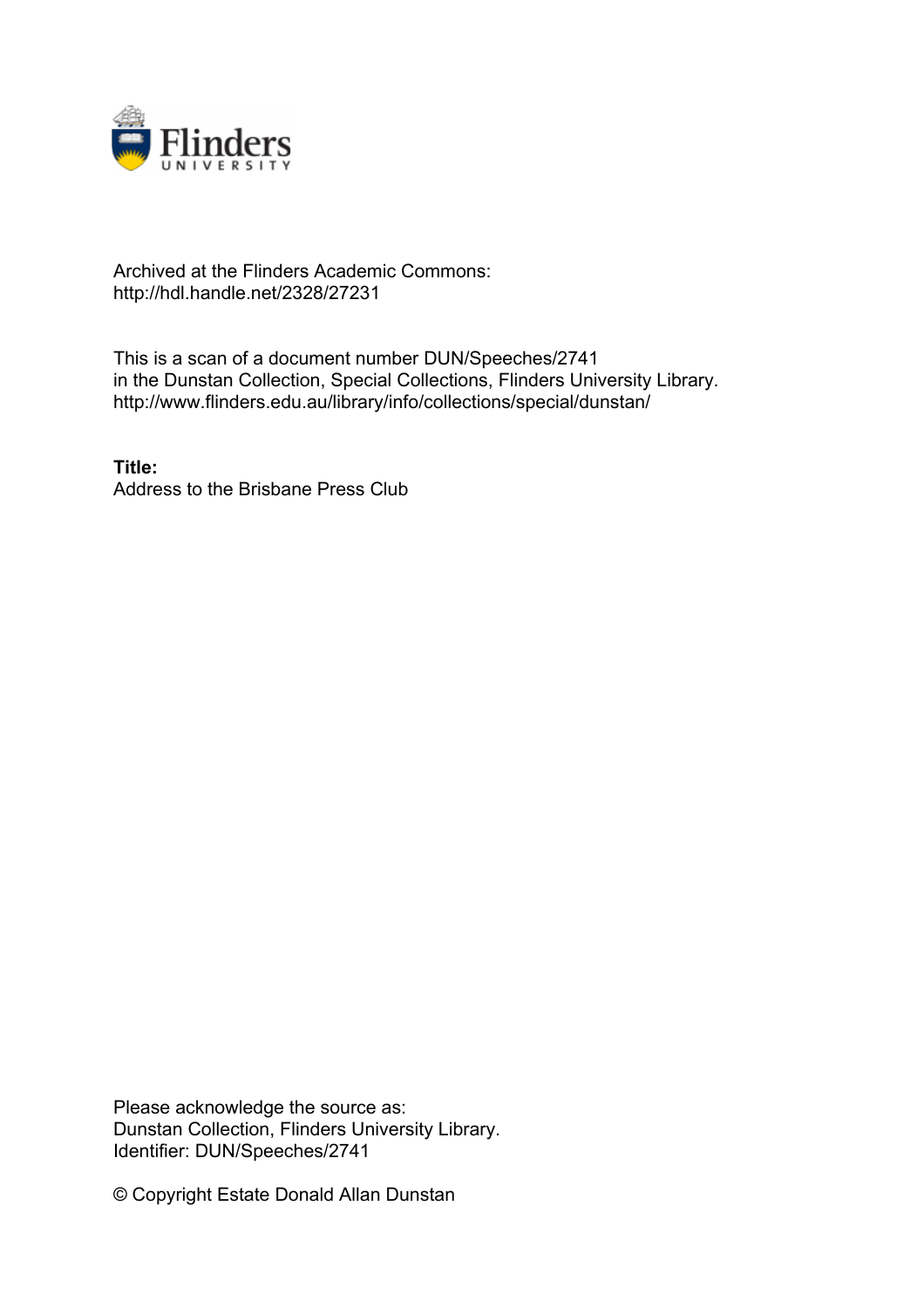

ADDRESS BY DON DUNSTAN, PREMIER OF SOUTH AUSTRALIA, TO THE BRISBANE PRESS CLUB 15/8/75

## MR.

MR. TQM BURNS, LADIES AND GENTLEMEN:

Thank you for inviting me here today.

I am in a sense, returning a visit. During the recent South Australian State elections we had a great number of political visitors from this side of Australia - all thumping in to assist in defeating the Socialist ogre of South Australia,

That is to say, me.

One of the most vigorous of these visitors was your - inimitable -Premier... He came to assist in the National Country Party's campaign to beat Labor which was, apparently, to be by the curious process of winning seats from its National ecalition partners, the Liberals. (Or at least, that's how it seemed to us since most of his campaign time was spent in country electorates held by the Liberal Party.) The result, of course, was not very heartening for the NCP. though some might have said it was predictable. With a field of thirteen candidates - five more than in 1973 - the NCP's vote fell from 3.9% to 2.7% of the vote.

But enough of the South Australian elections as such: the point I am making is that this visit is in return to  $Mr_{\bullet}$ . Bjelke-Petersen's to South Australia, during which he spoke to the Adelaide Press Club. Thank you again for this opportunity.

One of the things which your Premier's visit did underline was the peculiar situation we have in Australia of, on the one hand, the v v N community's rising expectation of an adequate or desirable level of *i \*  services, and the system's increasing inability to pay for those services.: at least in the short and medium term.

The situation was in fact expressed by implication in the political tub. (or should it be peanut-barrel?) thumping at the time. Your Premier came into South Australia, The State was bankrupt, he said. It had been sold out for a mess of Canberra pottage, or thirty pieces of silver, or something. This was the reason we wanted to sell the State Railways.  $x \in \mathbb{R}$ 

Disaster faced the people of the State. We lurched from financial crisis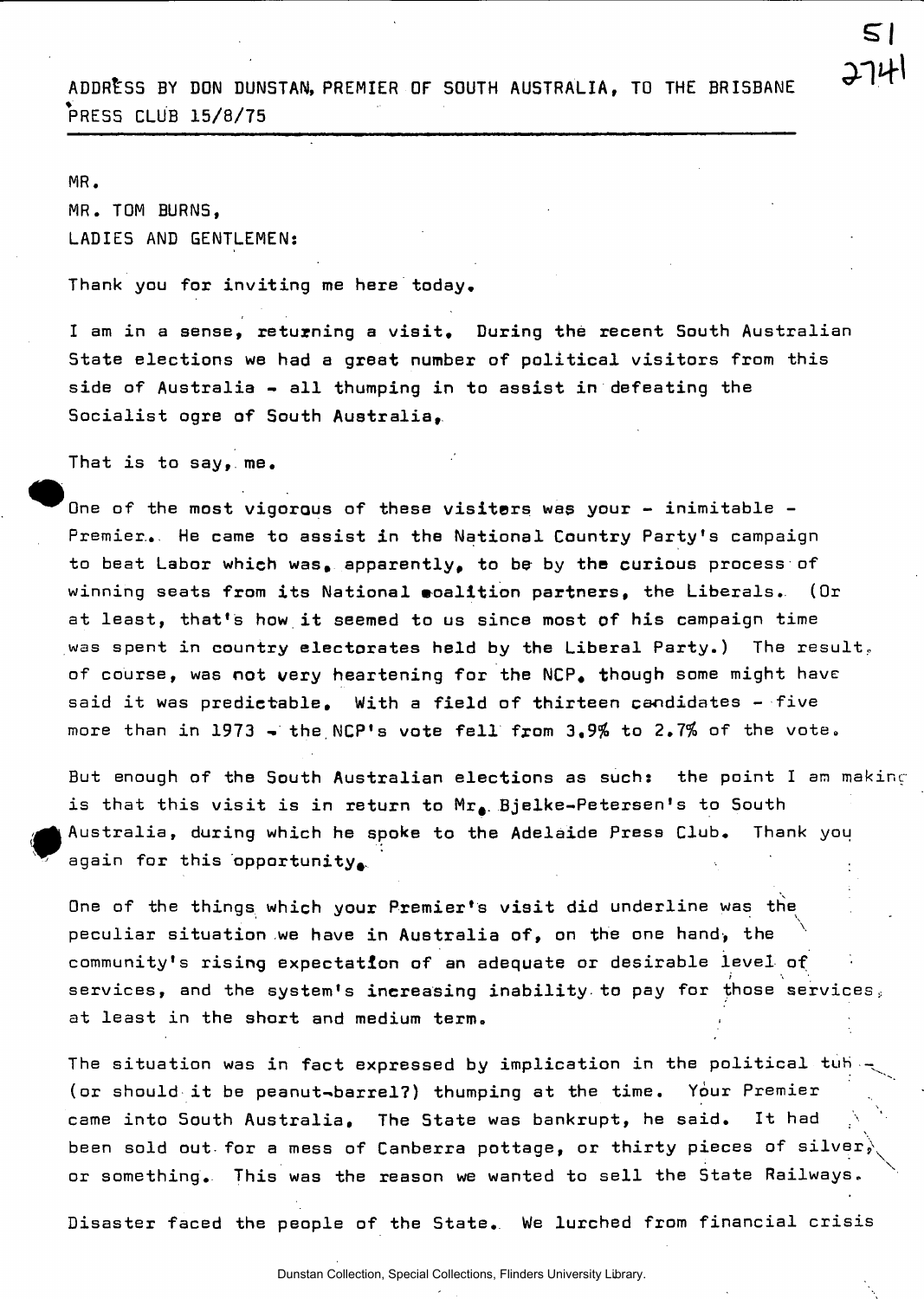to financial crisisi

Now while we did not feel that this was a particularly penetrating attack, it did for the moment throw into relief this problem of current community pressures for the provision of services by Government. The demands are increasingly expensive and can only be funded by an incre-tax burden. A reasonable balance has always to be sought. It is rarely to be found.

 $-2$  -

Australians have, on the whole, a very well developed expectation of services from Governments. It is an expectation that results not so much from Government action in areas that Labor Party Policy has advanced, as from a gradual accretion of services provided through +F policies being implemented.

^Governments in Australia provide, or are involved in, ah immense range of services - from International Airlines, to. tourist kiosks - from nuclear reactor research facilities to major teaching hospital systems. Railways, the public telegraph system, inner-city public transport, °lephones, electricity supply, broadcasting, forestry, meat and fish processing, orderly marketing of staples, laundry and catering, touriet. and accommodation  $\div$  are all areas catered for by Governments in Australia. On one regards the provision of these services - or the Governments involved in them - as part of a 'Socialist Conspiracy' except in those areas that appear to be profitable.

The old Country Party notion of "Capitalizing gains; socializing loser has not been forgotten. In other words, there is still a large school of thought that believes Governments should only be involved in enterprises which, on the one hand, are losing money, and/which, on the other, are buying votes. And there is no end of confusion in this, ofter arising, in the media, from a fairly indistinct understanding of the general community problems raised by arguments for economic rationalise tion as opposed to decentralisation or regional economic stabilityi

instance, three or four weeks ago a small abattoir in the South East of South Australia closed down. This action threw a hundred people out of work in a town whose total population was only four and a half thousand.

The reason advanced by the management for the closure was that the South Australian State Government would not allow the works to have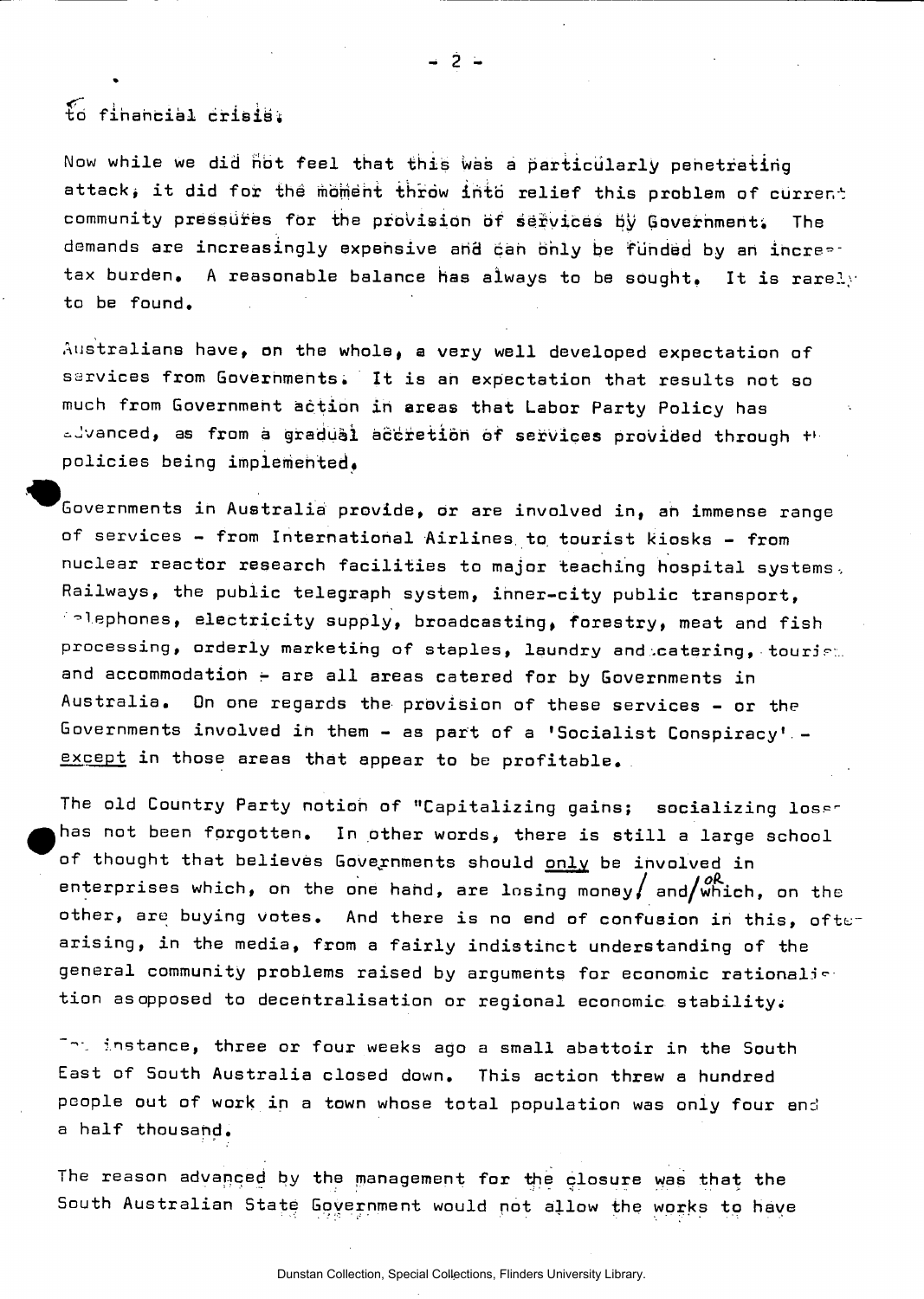an increased share of the Adelaide meat market, most of which is served by the South Australian Meat Corporation, but which also involves other suppliers. But the fact was that the operators of the works had started up without too much backing, had got into trouble, and had been assisted by the State Industries Assistance Corporation to the tune of \$300,000 together with an agreed share in the Adelaide meat market. When even those two assistance programmes did not help they asked for more.

The Government could not oblige. To have done so would have jeopardised the operational stability of its major abattoirs investment, SAMC0R. Not to help was the rational thing to do. The viable public investment was supported; the smaller private and uneconomic operation went under.

But the immediate result was that the Mayor of the town came up to Adelaide demanding that the Government so order its priorities that the small works survive. He did this so often and so long that ultimately it looked in the media as if the State Government had itself somehow decided to close the works, and was refusing to budde no matter what social dislocation occurred.

As I said, it is a curious thing. Confusion, political expediency sr-' this case, rural protectionism all joined to argue for Government intervention in an area of predictable commercial loss. We were asked to socialise a debt.

This course may not seem strange in Queensland where the ample urban bosoms of this state give such lasting suckle to the National Country Party's electoral interests. But the matter should be deliberately mentioned here. The NCP has constantly rejected Government involvement in services on the grounds that this interferes with some notion of economic individualism and freedom - while at the same time it has been constantly rural-protectionist in its general ideaology.

In fact, Jack McEwenism is another way of aaying that the only way you can have your cake and eat it, is to choke on it.

I believe it is now time for Australia properly to examine the level of services capable of being funded by its Governments - that is, capable of being funded without radically or regressively increasing the pay tax burden on wage earners, nor affecting re-investment capcity and stability of the economy. It has to be done. We have to cut back

•

*\* 

Dunstan Collection, Special Collections, Flinders University Library.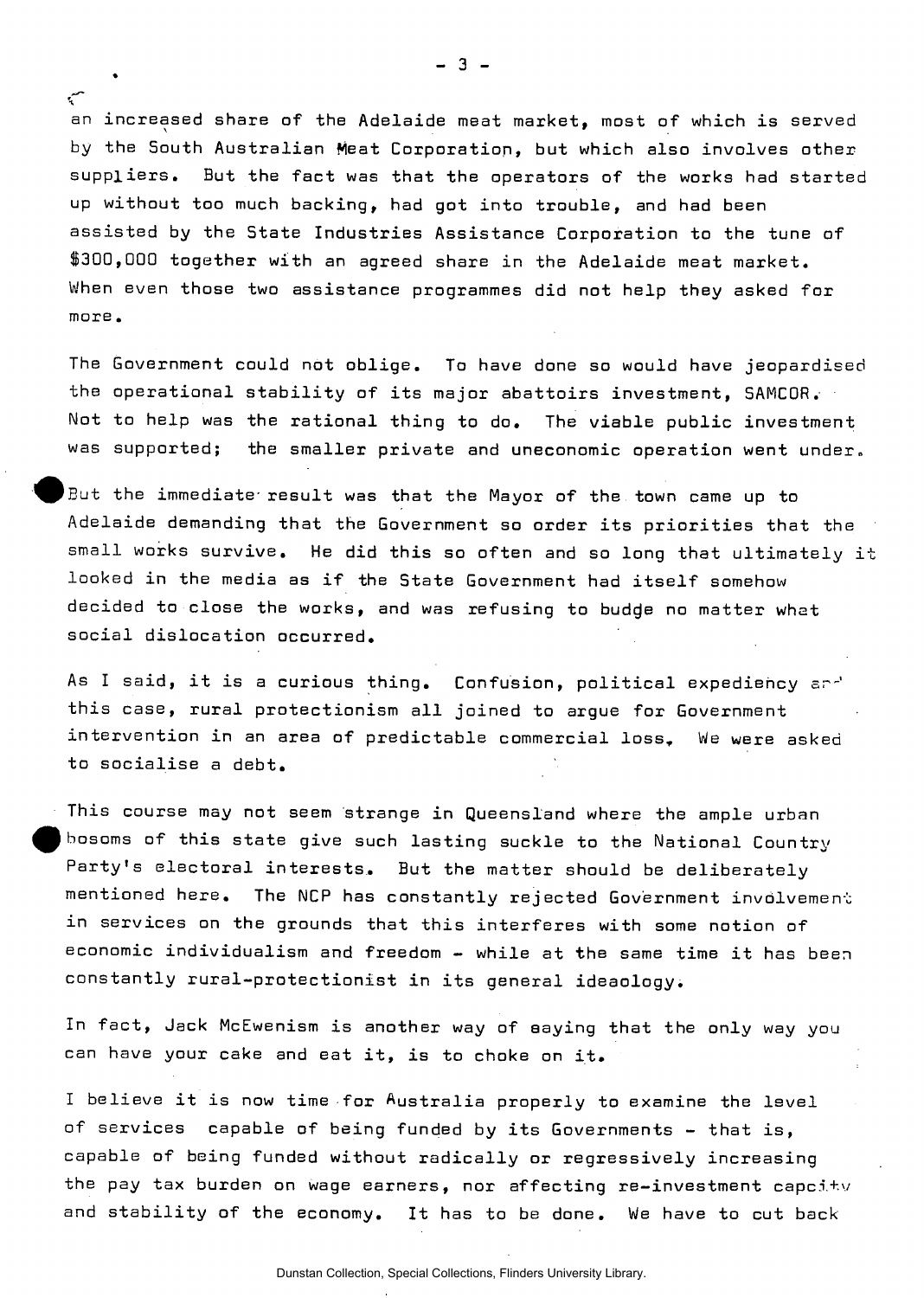$\bigtriangledown$ or level off at some point.

It was on this basis that I urged the Federal Government to look once again at its National Compensation Scheme.. For no matter how desirable it might have been to pay a housewife who had broken her leg \$50.00 per week, plus medical expenses and overall compensation, the community simply could'not afford such massive cost, multiplied as it would be when spread across the nation.

 $\blacksquare$ 

However, this does not mean that the daunting problems involved in balancing community benefit and financial viability should be used as an excuse for the non-provision of services, as it would appear they have been in Queensland.

The record in this State is quite extraordinary. Apart, that is, from planning for a ministerial bomb shelter or the establishment of a nurlistrike force capability, I have the impression that your cabinet would like to see the issue of community services quietly fade away and stop bothering the political process, which is presumably only that of clinging to office.

In social services expenditure, the per capita contrast between South Australia and Queensland is quite amazing.. . In the year 1973/74 our recurrent expenditure in Education was \$129.67, per capita: Queensland's was \$100.28. In Health it was \$61.23, per capita: Queensland's was \$56.57. In Community Welfare it was \$12.06, per capita. Queensland's was \$10.28.

For the same year, in capital expenditure, this story is again told: With Education, the South Australian figure is \$38.37, per capita, as opposed to \$32.49; with Health and Welfare, the South Australia figure is \$24.04, per capita, as opposed to \$10.32.

The Schools Commission Report in June of this year told an equally impressive story. There, using a base of one hundred, South Australion use of recurrent educational resources by Primary School systems was

compared with Queensland's 101; while with all Secondary School systems, again using a base of one hundred, the use of recurrent educational resources was 113 as compared with Queensland's 95. The only Government statistical unit to overreach this achievement was the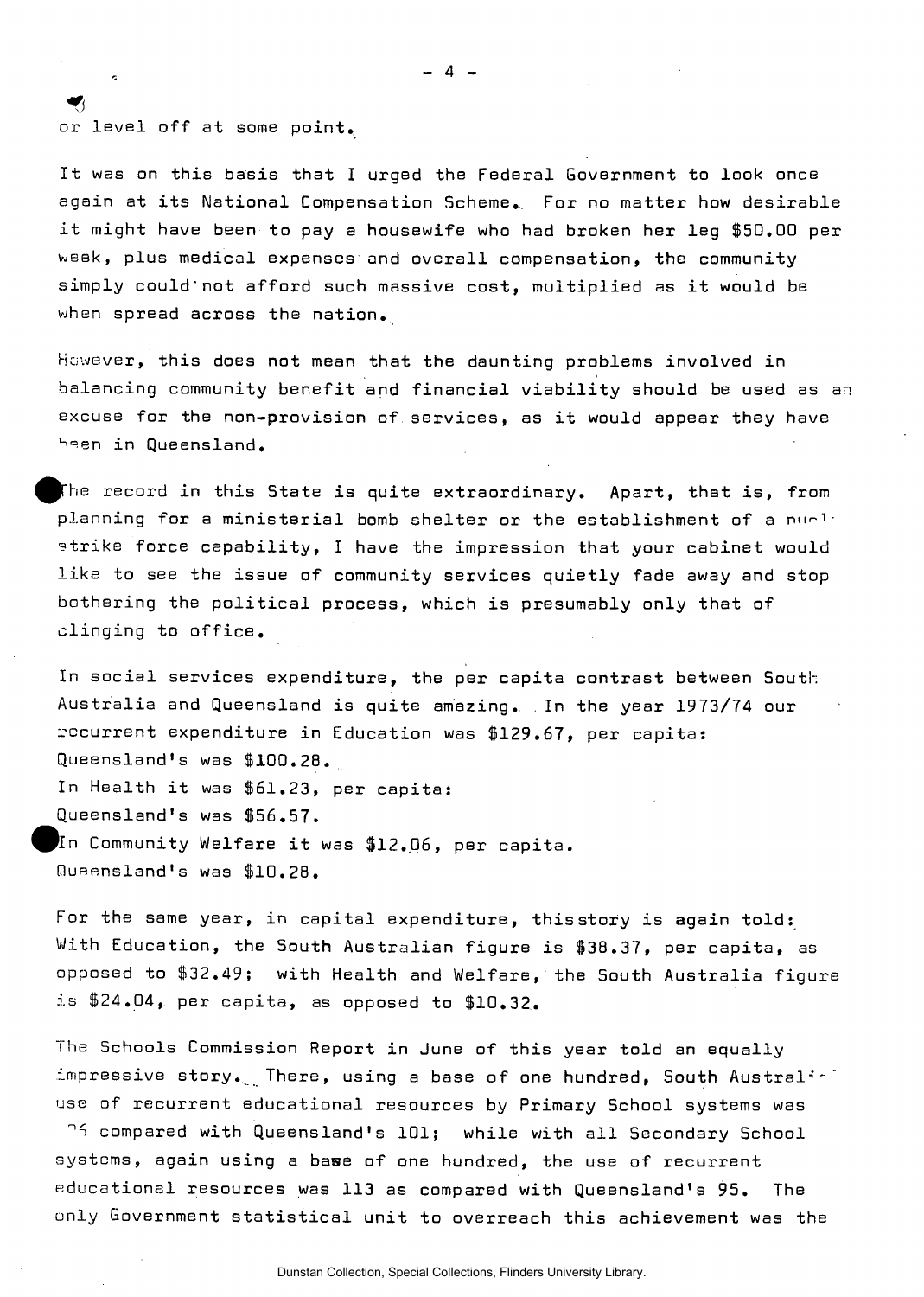Australian Capital Territory, where the expenditure on such services is supported by the largesse of the National Parliament.

When, after some thirty-three years of conservative Liberal-Country Party Governments in South Australia, Labor won office in 1965 we were faced with a situation in which our predecessors had underspent in essential services like health and hospitals and education to the total detriment of the State. As a consequence, not only had a whole generation of school children suffered, but ordinary standards of health care were desperately lacking. There was a callous disregard in such areas as there was in other vital matters such as recreation and open space planning, town and rural planning, welfare and housing. To redress the balance has taken us some eight years, or ten if you include Steele ^^Hall's two year 'interregnum'.

But the result has been worth it. Our hospital programme, even before Medibank, was expanding at a spectacular rate.

Between March 1973 and May 1975 we completed a total of forty-six hospital projects, and embarked upon the massive Flinders Medical Centre which will shortly be one of the Nation's foremost teaching hospitals. In our community health programme, decentralised community health ..cntres providigg a very wide range of medical and health advisory services have been established throughout the State in places close to where their users live. With education we lead Australia in the provision of new open space class rooms, and high quality teaching facilities.

And that is what 5tate Labor in South Australia is all about. It offers the people of our State a range of services, a standard of planning, and a level of facilities of a kind people in Australia now demand and which the community can afford.

And that is the rub. For I will not deny that State charges in South Australia are marginally higher than in Queensland. The community has to pay for community services in some way. But we believe, and our

n estas

الي الي.<br>منابع

 $\mathcal{L}(\mathcal{L})$  and  $\mathcal{L}(\mathcal{L})$ 

 $\sigma^2$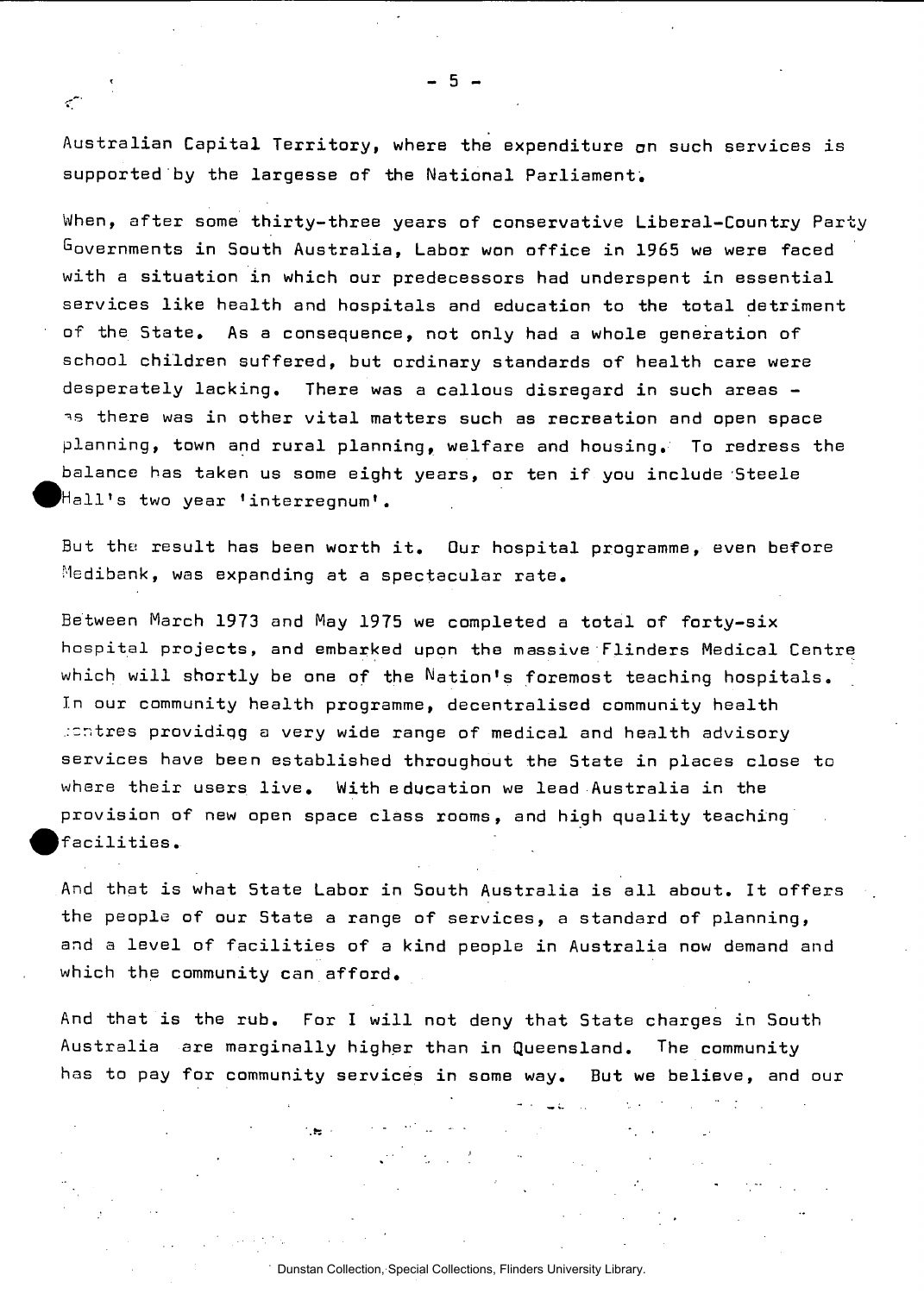electoral system even with its country bias has shown, that the people of South Australia are prepared to support community services and not leave children untaught, the poor uncared for, the sick untended.

When, however, we reached the stage at which we felt it was not possible to stretch State taxation sources further - and in the light of the persistent refusal of both Liberal and Labor Governments in Canberra to return to the States sufficient funds to allow the State to supply community services equal with those provided for the citizens of Canberra I negotiated the railways agreement.

Our State railways - like all State railways - have run at an increasing loss for the past forty years. No State has escaped this. Each State has a crippling burden.

In South Australia, for instance, our relatively small railway system would have cost us \$800 million loss to run over the next ten years. Wa did not bother to estimate the figure after that period elapsed. It simply would have continued to escalate. However, the deal we negotiated with the Commonwealth fully protects the existing State advantages far beyond the current railway assets and liabilities. So it is hardly a matter of 'Centralism', which is what your Leader claimed. Rather, its simply one of good Government and a proper ordering of priorities in the management of Government owned services.

It seems to me that Queenslanders should consider State Government in these terms. It is State Labor that is most capable of so ordering  $\mathbf b$ riorities that high standards are achieved in the areas most affecting people's live's- and especially in such areas as health, hospitals, community welfare, education and the planned urban and rural environmp-' Vain, empty shibboleths such as 'socialist conspiracy' are as pathetic, and redundant as the visionless people who utter them.  $^{\text{T}}$ he joh of Government is to respond to the desires and demands of the community, and this is what we've been able to do in South Australia.

Thank you.

Dunstan Collection, Special Collections, Flinders University Library.

 $-6 -$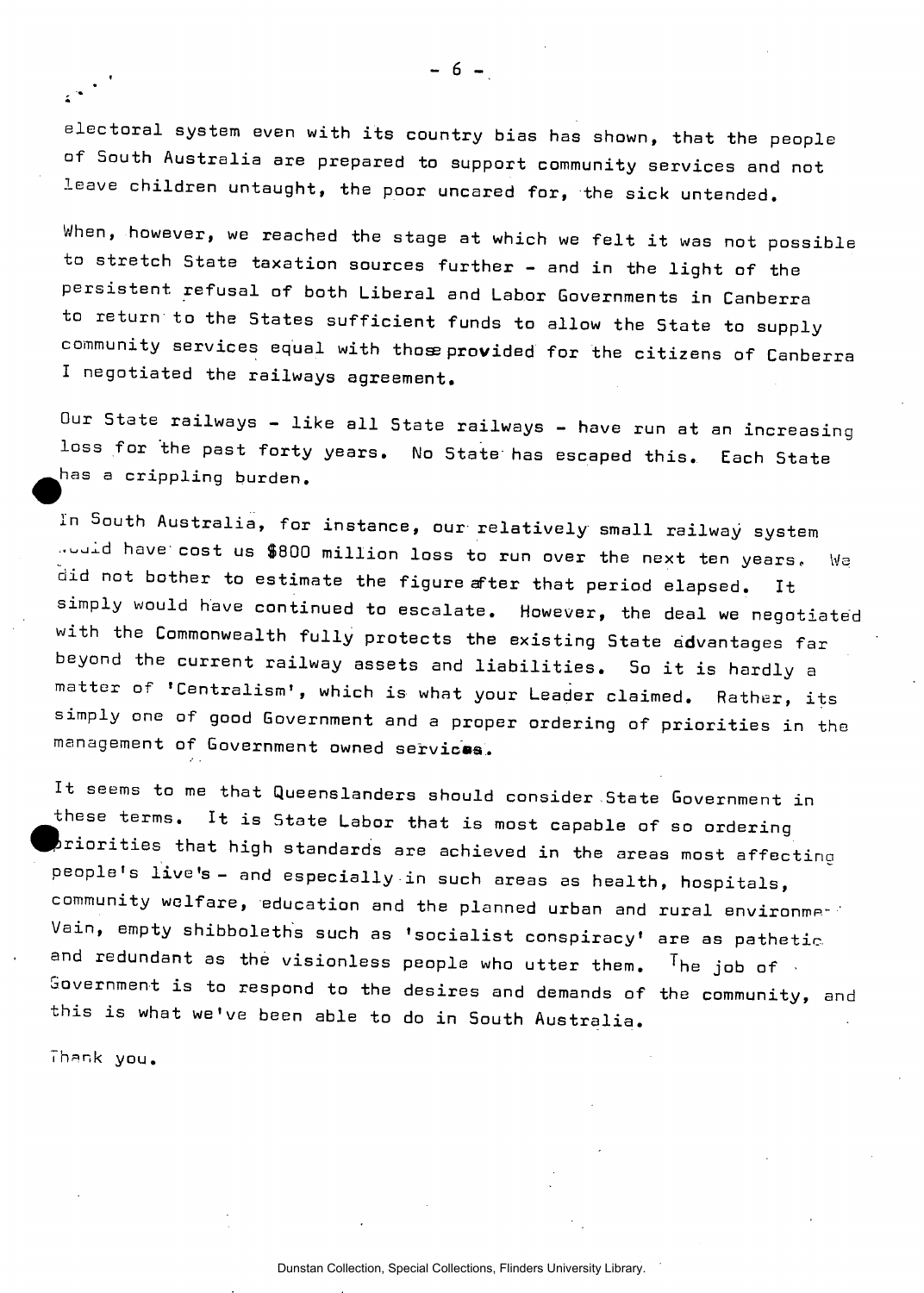ADDRESS BY DON DUNSTAN, PREMIER OF SOUTH AUSTRALIA, TO THE BRISBANE E<br>H PRESS CLUB 15/B/T5

51

## MR.

MR. TOM BURNS, LADIES AND GENTLEMEN:

Thank you for inviting me here today.

I am in a sense, returning a visit. During the recent South Australian State elections we had a great number of political visitors from this side of Australia - all thumping in to assist in defeating the Socialist ogre of South Australia,

That is to say, me.

One of the most vigorous of these visitors was your  $-$  inimitable  $-$ Premier. He came to assist in the National Country Party's campaign to beat Labor which was, apparently, to be by the curious process of winning seats from its National coalition partners, the Liberals. (Or at least, that's how it seemed to us since most of his campaign time was spent in country electorates held by the Liberal Party.) The result, of course, was not very heartening for the NCP, though some might have said it was predictable. With a field of thirteen candidates - five more than in 1973 - the NCP's vote fell from 3.9% to 2.7% of the vote.

But enough of the South Australian elections as such: the point I am mak is that this visit is in return to Mr. Bjelke-Petersen's to South Australia, during which he spoke to the Adelaide Press Club. Thank you *i*  again for this opportunity.

One of the things which your Premier's visit did underline was the peculiar situation we have in Australia of, on the one hand, the community's rising expectation of an adequate or desirable level of *i \*<sup>1</sup>  $s$  and the system's increasing inability.to pay for  $\frac{1}{2}$  for the services, at least in the short and medium term. ,

The situation was in fact expressed by implication in the political—tub (or should it be peanut-barrel?) thumping at the time. Your Premier came into South Australia. The State was bankrupt, he said. It had been sold out for a mess of Canberra pottage, or thirty pieces of silver $\frac{1}{b}$ or something. This was the reason we wanted to sell the State Railways.

Disaster faced the people of the State.' We lurched from financial crisis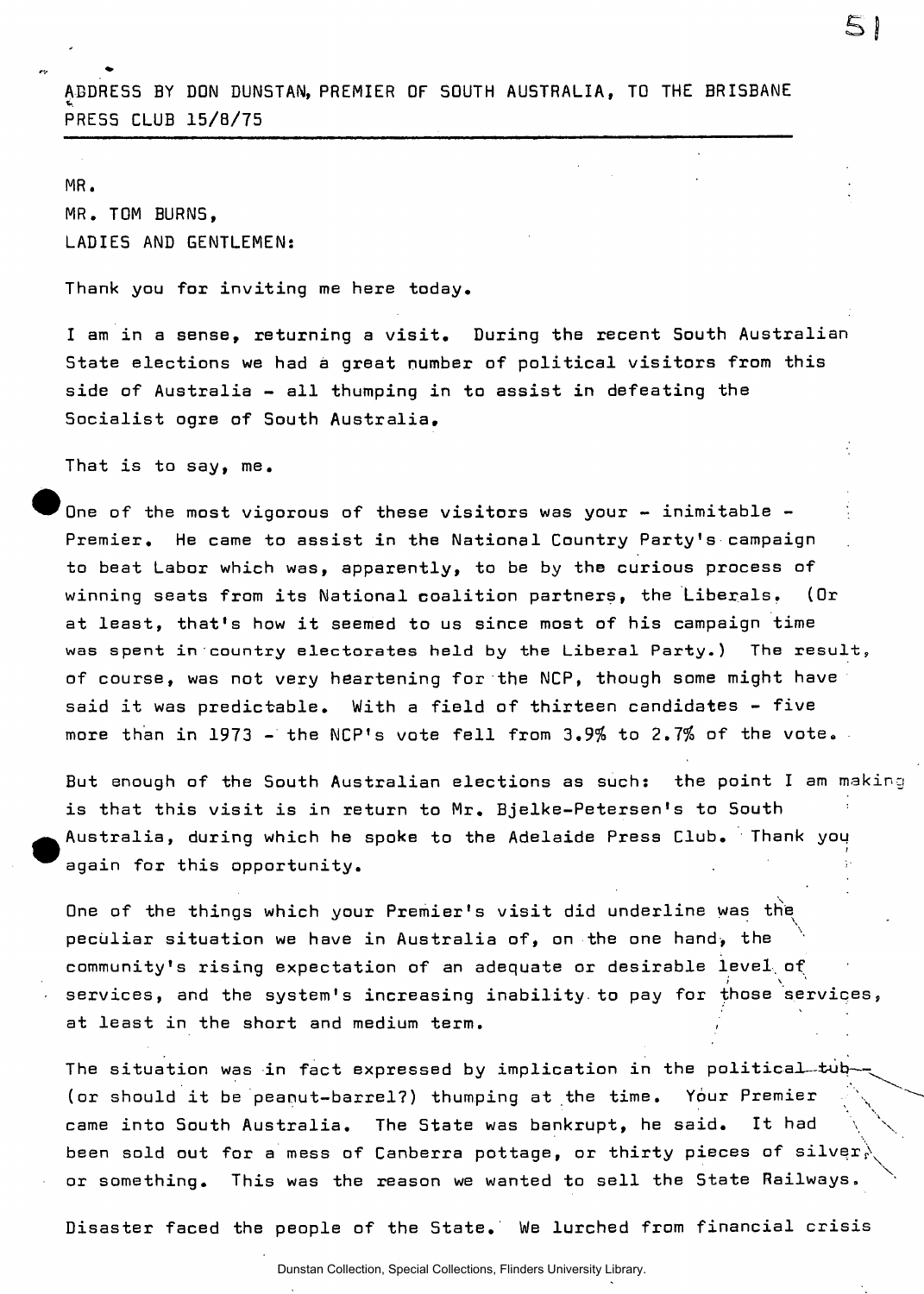t\*o financial crisis.

Now while we did not feel that this was a particularly penetrating attack, it did for the moment throw into relief this problem of current' community pressures for the provision of services by Government. The demands are increasingly expensive and can only be funded by an increasing tax burden. A reasonable balance has always to be sought. It is rarely to be found.

- 2 -

Australians have, on the whole, a very well developed expectation of services from Governments. It is an expectation that results not so much from Government action in areas that Labor Party Policy has advanced, as from a gradual accretion of services provided through those policies being implemented.

Governments in Australia provide, or are involved in, an immense range of services - from International Airlines to tourist kiosks - from nuclear reactor research facilities to major teaching hospital systems. Railways, the public telegraph system, inner-city public transport, telephones, electricity supply, broadcasting, forestry, meat and fish processing, orderly marketing of staples, laundry andecatering, tourism and accommodation - are all areas catered for by Governments in Australia. On one regards the provision of these services - or the Governments involved in them - as part of a 'Socialist Conspiracy'" except in those areas that appear to be profitable.

The old Country Party notion of "Capitalizing gains; socializing losses" has not been forgotten. In other words, there is still a large school of thought that believes Governments should <u>only</u> be involved in enterprises which, on the one hand, are losing money, and/which, on the other, are buying votes. And there is no end of confusion in this, often arising, in the media, from a fairly indistinct understanding of the general community problems raised by arguments for economic rationalisation as opposed to decentralisation or regional economic stability.

For instance, three or four weeks ago a small abattoir in the South East of South Australia closed down. This action threw a hundred people out of work in a town whose total population was only four and a half thousand.

The reason advanced by the management for the closure was that the South Australian State Government would not allow the works to have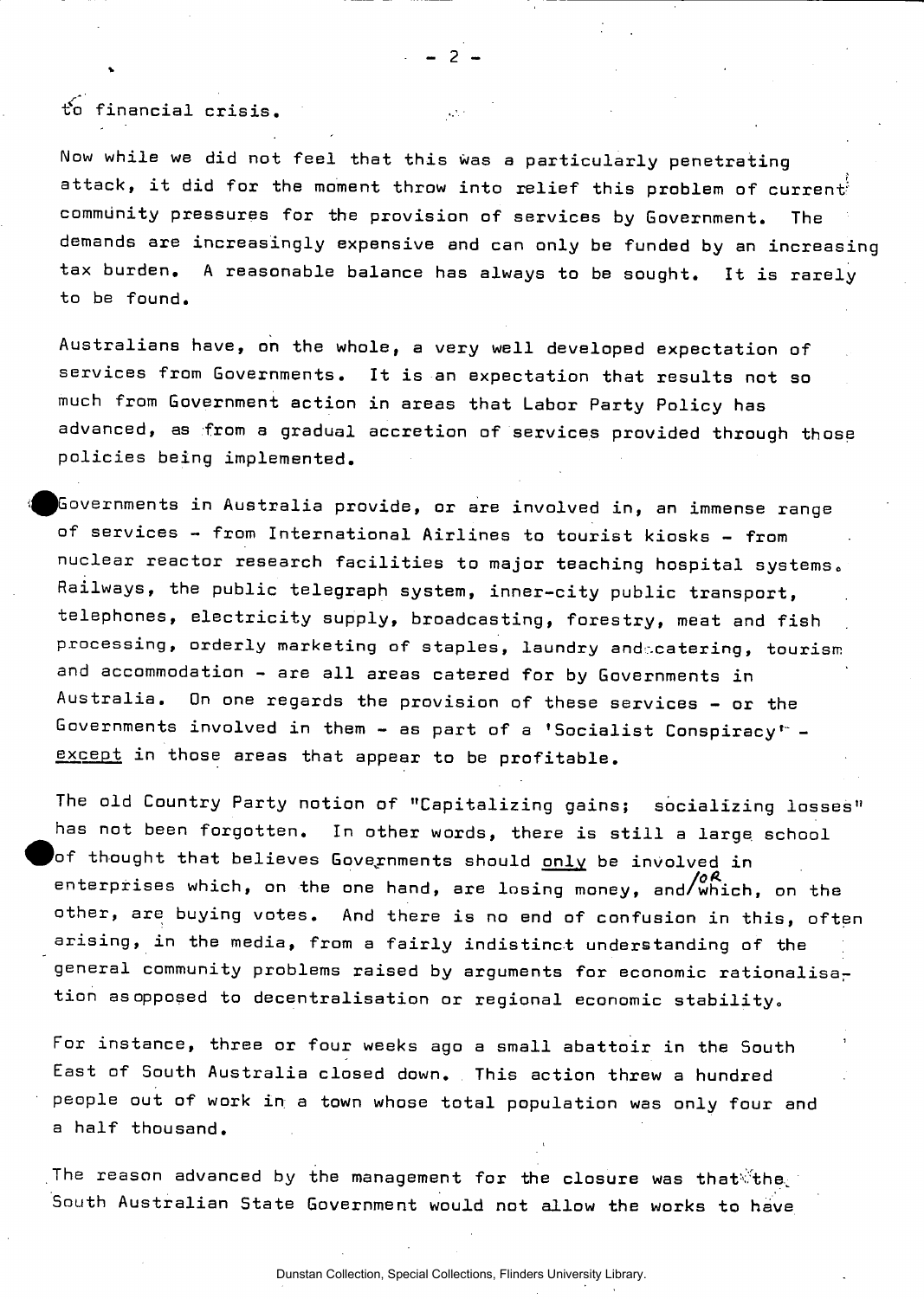"an increased share of the Adelaide meat market, most of which is served by the South Australian Meat Corporation, but which also involves other suppliers. But the fact was that the operators of the works had started up without too much backing, had got into trouble, and had been assisted by the State Industries Assistance Corporation to the tune of \$300,000 together with an agreed share in the Adelaide meat market. When even those two assistance programmes did not help they asked for more.

- 3 -

The Government could not oblige. To have done so would have jeopardised the operational stability of its major abattoirs investment, SAMC0R. Not to help was the rational thing to do. The viable.public investment was supported; the smaller private and uneconomic operation went under.

But the immediate result was that the Mayor of the town came up to Adelaide demanding that the Government so order its priorities that the small works survive. He did this so often and so long that ultimately it looked ,in the media as if the State Government had itself somehow decided to close the works, and was refusing to budde no matter what social dislocation occurred.

As I said, it is a curious thing. Confusion, political expediency and, this case, rural protectionism all joined to argue for Government intervention in an area of predictable commercial loss, We were asked to socialise a debt.

This course may not seem strange in Queensland where the ample urban  $\mathbb{P}_{\mathbb{P}_{\mathcal{N}_{\mathcal{A}}}}$ bosoms of this state give such lasting suckle to the National Country Party's electoral interests. But the matter should be deliberately mentioned here. The NCP has constantly rejected Government invdlvement in services on the grounds that this interferes with some notion of economic individualism and freedom - while at the same time it has been constantly rural-protectionist in its general ideaology.

In fact, Jack McEwenism is another way of aaying that the only way you can have your cake and eat it, is to choke on it.

I believe it is now time for Australia properly to examine the level of services, capable of being funded by its Governments - that is, capable of being funded without radically or regressively increasing the pay tax burden on wage, earners, nor affecting re-investment capcity and stability of the economy. It has to be done. We have to cut back

Dunstan Collection, Special Collections, Flinders University Library.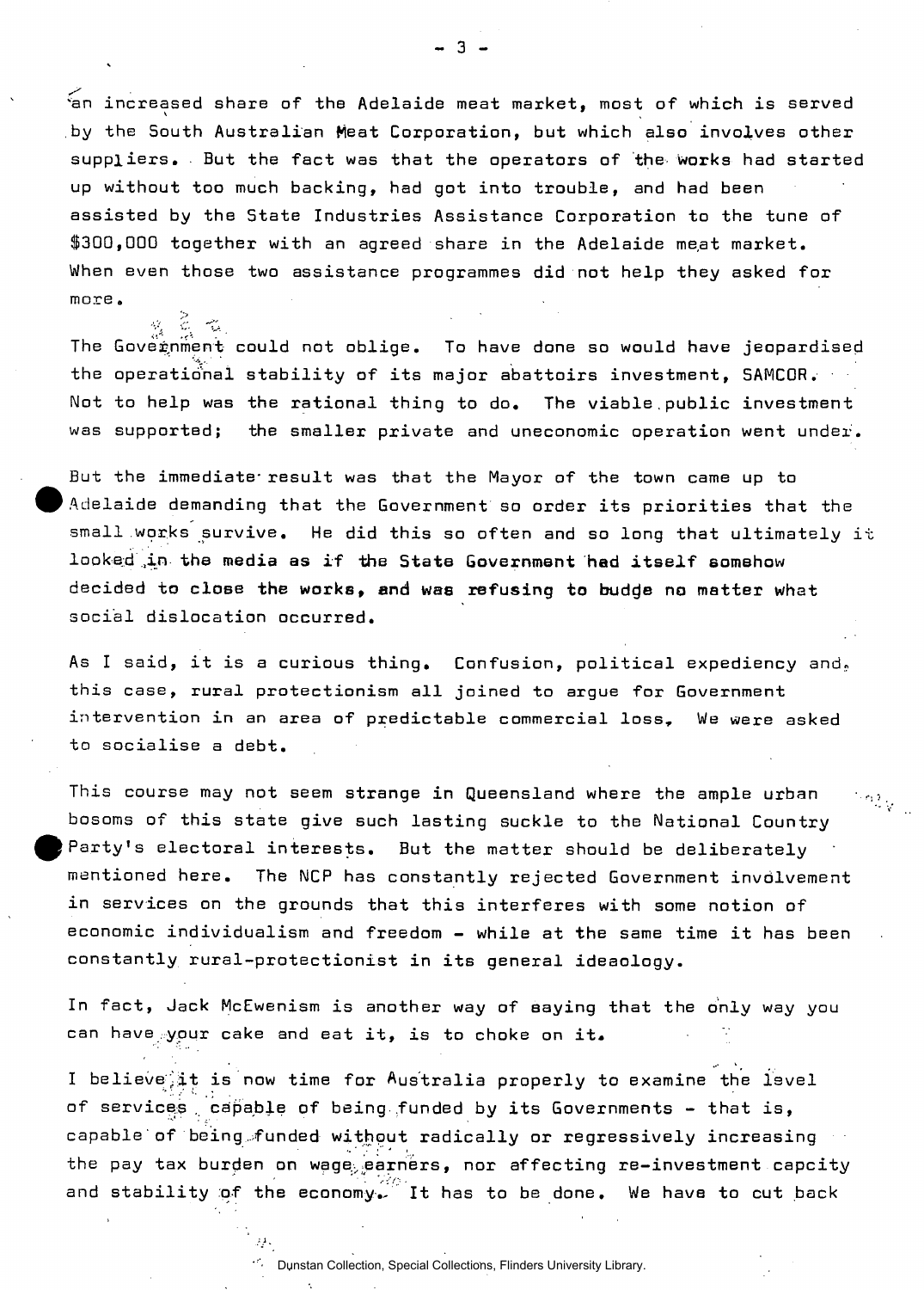or level off at some point

سيبي

It was on this basis that I urged the Federal Government to look once again at its National Compensation Scheme. For no matter how desirable it might have been to pay a housewife who had broken her leg \$50.00 per week, plus medical expenses and overall compensation, the community simply could not afford such massive cost, multiplied as it would be when spread across the nation.

However, this does not mean that the daunting problems involved in balancing community benefit and financial viability should be used as a excuse for the non-provision of services, as it would appear they have been in Queensland.

The record in this State is quite extraordinary. Apart, that is, from  $\mathsf{planning}$  for a ministerial bomb shelter or the establishment of a nuclear strike force capability, I have the impression that your cabinet would like to see the issue of community services quietly fade away and stop bothering the political process, which is presumably only that of clinging to office.

In social services expenditure, the per capita contrast between South Australia and Queensland is quite amazing. In the year 1973/74 .our recurrent expenditure in Education was \$129.67, per capita: Queensland's was \$100.28. In Health it was \$61.23, per capita: Queensland's was \$56.57. ^^[n Community Welfare it was \$12.06, per capita. Queensland's was \$10.28. .

For the same year, in capital expenditure, this story is again told: With Education, the South Australian figure is \$38.37, per capita, as opposed to \$32.49; with Health and Welfare, the South Australia figure is \$24.04, per capita, as opposed to \$10.32.

The Schools Commission Report in June of this year told an equally impressive story. There, using a base of one hundred, South Australia's use of recurrent educational resources by Primary School systems was 106 compared with Queensland's 101; while with all Secondary School systems, again using a bawe of one hundred, the use of recurrent educational resources was 113 as compared with Queensland's 95. The only Government statistical unit to overreach this achievement was the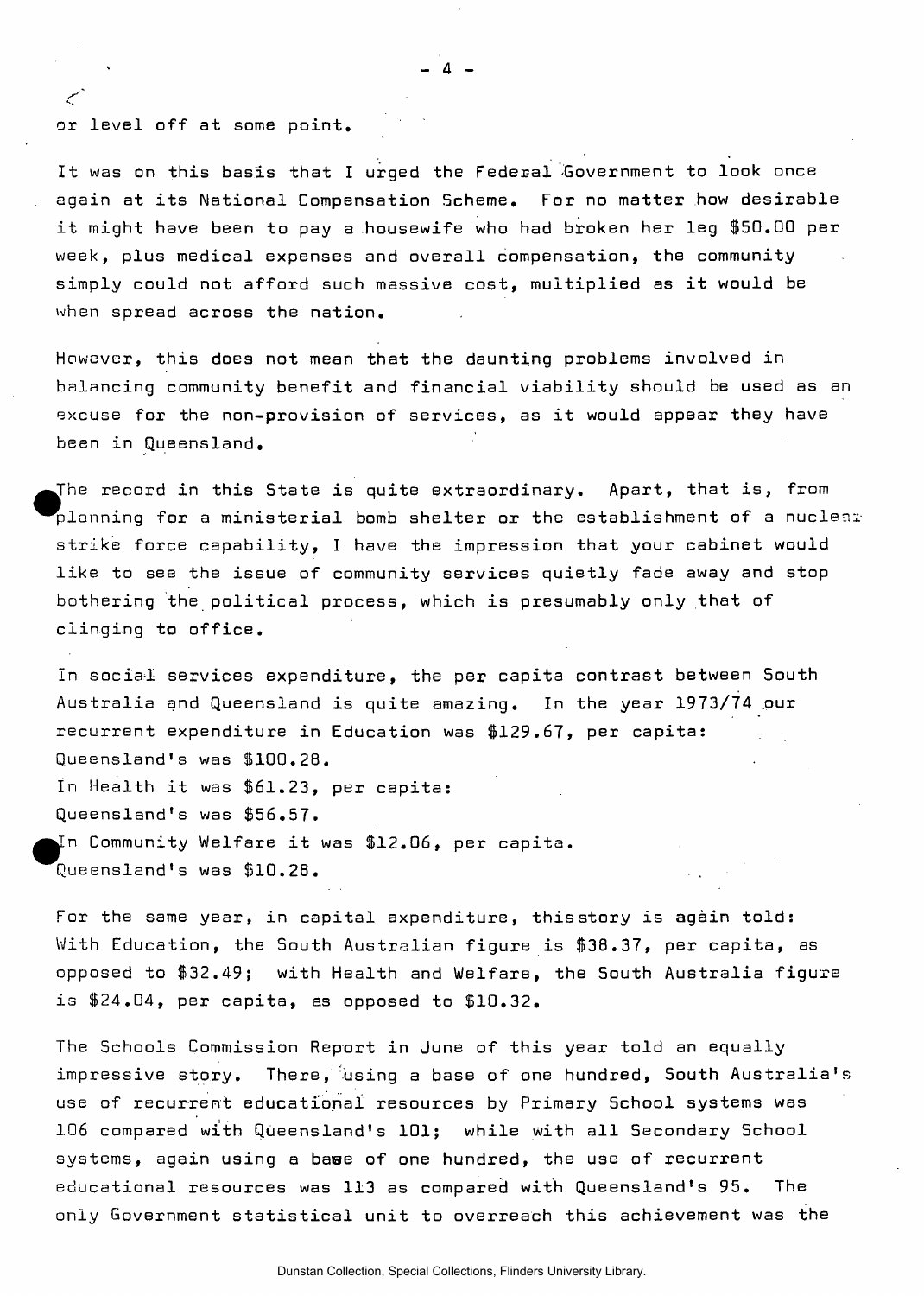Australian Capital Territory, where the expenditure on such services is supported by the largesse of the National Parliament.

- 5 -

مسيح

When, after some thirty-three years of conservative Liberal-Country Party Governments in South Australia, Labor won office in 1965 we were faced with a situation in which our predecessors had underspent in essential services like health and hospitals and education to the total detriment of the State. As a consequence, not only had a whole generation of school children suffered, but ordinary standards of health care were desperately lacking. There was a callous disregard in such areas as there was in other vital matters such as recreation and open space planning, town and rural planning, welfare and housing. To redress the balance has taken us some eight years, or ten if you include Steele ^pHall's two year 'interregnum'.

But the result has been worth it. Our hospital programme, even before Medibank, was expanding at a spectacular rate.

Between March 1973 and May 1975 we completed a total of forty-six **hospital projects, and embarked upon** the **massive Flinders Medical Centre**  which will shortly be one of the Nation's foremost teaching hospitals. In our community health programme, decentralised community health centres providing a very wide range of medical and health advisory services have been established throughout the State in places **close** to where their users live. With education we lead Australia in the provision of new open space class rooms, and high quality teaching ^p^acilities.

And that is what 5tate Labor in South Australia is all about. It offers the people of our State a range of services, a standard of planning, and a level of facilities of a kind people in Australia now demand and which the community can afford.

And that is the rub. For I will not deny that State charges in South Australia are marginally higher than in Queensland. The community has to pay for community services in some way. But we believe, and our

de valori pro referencia dell'

المستحدث والمنابع

the complete at the great

**However, and the state of the state of the state of the state of the state of the state of the state** 

 $\mathcal{L}^{\text{max}}_{\text{max}}$ 

 $\sigma_{\rm{max}}$ 

 $\mathcal{D}_{\mathcal{A}}^{\mathcal{A}}$  ,  $\mathcal{D}_{\mathcal{A}}^{\mathcal{A}}$  ,  $\mathcal{D}_{\mathcal{A}}^{\mathcal{A}}$  , and

 $\mathcal{L}_{\rm{L}}$  and  $\mathcal{L}_{\rm{L}}$ 

Dunstan Collection, Special Collections, Flinders University Library.